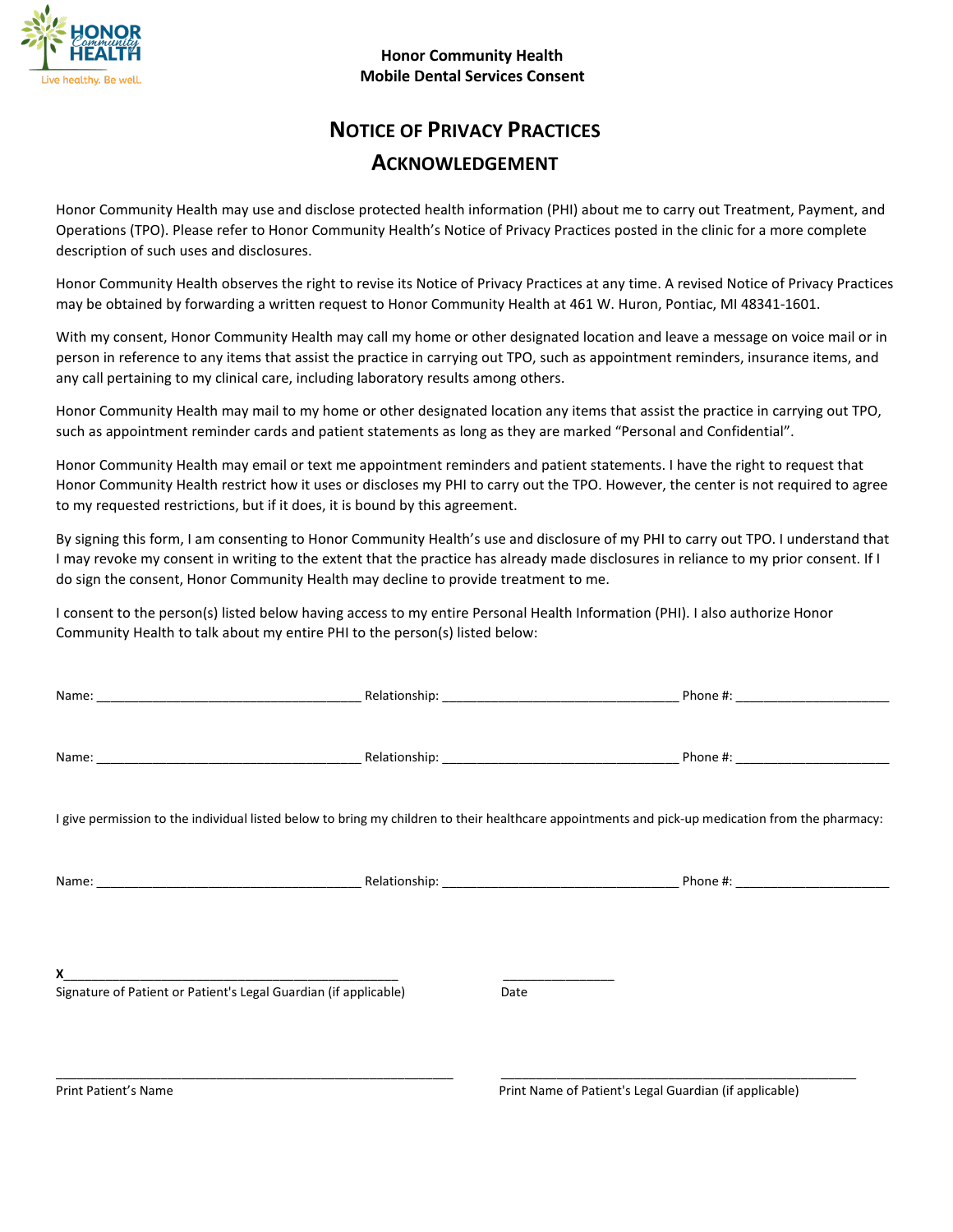

## **CONSENT FOR TREATMENT**

I hereby consent to all treatment, including tests, evaluation, procedures, and medications deemed necessary by the clinicians and staff of Oakland Integrated Healthcare Network (OIHN) DBA Honor Community Health.

I understand clinicians and staff will depend on statements I make, information in my health history, and other information as available to evaluate my condition and decide on the best treatment.

I understand that clinicians and staff will discuss the benefits and risks of treatment with me, and that I can ask questions about my treatment or the protection of my health records at any time.

I understand that I have the right to refuse any procedure or treatment.

I understand that OIHN maintains an integrated health record which contains health information regarding all of the services I receive from OIHN (medical, behavioral health, substance use, dental, etc.). Any OIHN clinician or staff member I interact with will have access to my integrated health record, this includes any applicable substance abuse treatment records.

I understand that some services at OIHN may be provided using telemedicine equipment and involve interactions with providers who are not physically present for my appointment. These sessions are transmitted via a secure, dedicated connection and are not: videotaped, routed through the internet, recorded, or saved in any way. However, relevant information will be documented in my health record, just as it would be if the provider had been physically present. I understand that at any point I can decide that telemedicine sessions are not meeting my needs and request an in-person appointment.

I agree to pay any charges at the time of service or upon receipt of statement.

I understand that this consent shall remain valid for a period of one year from the date below unless I withdraw consent, or the program has already acted on it. All consents must with withdrawn in writing with the exception of consent for substance abuse treatment which can be withdrawn verbally.

I agree that I have been provided adequate information and the chance to have questions answered.

**X** \_\_\_\_\_\_\_\_\_\_\_\_\_\_\_\_\_\_\_\_\_\_\_\_\_\_\_\_\_\_\_\_\_\_\_\_\_\_\_\_\_\_\_\_\_\_\_\_\_\_\_\_\_\_\_ \_\_\_\_\_\_\_\_\_\_\_\_\_\_\_\_

Signature of Patient or Patient's Legal Guardian (if applicable) Date

\_\_\_\_\_\_\_\_\_\_\_\_\_\_\_\_\_\_\_\_\_\_\_\_\_\_\_\_\_\_\_\_\_\_\_\_\_\_\_\_\_\_\_\_\_\_\_\_\_\_\_\_\_\_\_\_\_ \_\_\_\_\_\_\_\_\_\_\_\_\_\_\_\_\_\_\_\_\_\_\_\_\_\_\_\_\_\_\_\_\_\_\_\_\_\_\_\_\_\_\_\_\_\_\_\_\_\_\_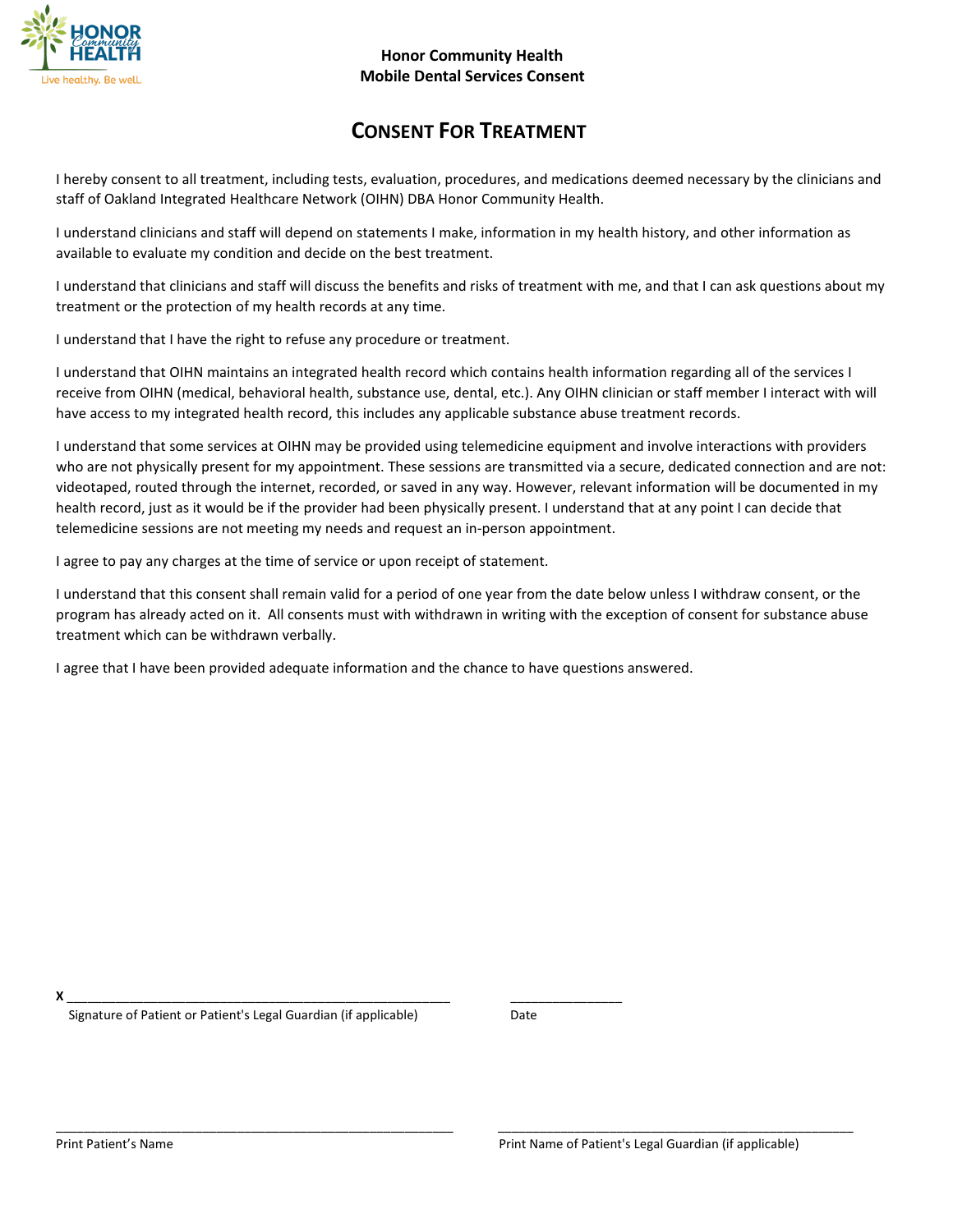

### **Honor Community Health Mobile Dental Services Consent**

| Name of School:                                                                                                                                                                                                                                                                                                                                                                                                                                                                                                      |                                                                                                                                |                                            | Child's Grade:                | Child's DOB                                        |                    |                                  |  |  |
|----------------------------------------------------------------------------------------------------------------------------------------------------------------------------------------------------------------------------------------------------------------------------------------------------------------------------------------------------------------------------------------------------------------------------------------------------------------------------------------------------------------------|--------------------------------------------------------------------------------------------------------------------------------|--------------------------------------------|-------------------------------|----------------------------------------------------|--------------------|----------------------------------|--|--|
| Child's First Name:                                                                                                                                                                                                                                                                                                                                                                                                                                                                                                  |                                                                                                                                | Middle Name:                               |                               | Last Name:                                         |                    |                                  |  |  |
| <b>Street Address:</b>                                                                                                                                                                                                                                                                                                                                                                                                                                                                                               |                                                                                                                                |                                            |                               | Apartment/Unit #                                   |                    |                                  |  |  |
| City:                                                                                                                                                                                                                                                                                                                                                                                                                                                                                                                |                                                                                                                                | State:                                     |                               | Zip Code:                                          |                    |                                  |  |  |
| Home Phone:                                                                                                                                                                                                                                                                                                                                                                                                                                                                                                          |                                                                                                                                | Cell Phone:                                |                               | Work/Alt Phone:                                    |                    |                                  |  |  |
| Date of Birth:<br>(month/day/year)                                                                                                                                                                                                                                                                                                                                                                                                                                                                                   |                                                                                                                                |                                            | Gender at Birth:              | $\Box$ Male                                        |                    | $\Box$ Female                    |  |  |
| <b>Current Gender:</b>                                                                                                                                                                                                                                                                                                                                                                                                                                                                                               | $\square$ Male                                                                                                                 |                                            | $\Box$ Female                 | □ Transgender Male (Female to Male)                |                    |                                  |  |  |
| □ Transgender Female (Male to Female)                                                                                                                                                                                                                                                                                                                                                                                                                                                                                |                                                                                                                                | $\Box$ Other                               | $\Box$ Choose not to Disclose |                                                    |                    |                                  |  |  |
|                                                                                                                                                                                                                                                                                                                                                                                                                                                                                                                      | $\Box$ Straight/Heterosexual<br>$\Box$ Lesbian or Gay                                                                          | $\Box$ Something Else<br>$\Box$ Don't Know |                               |                                                    |                    | $\Box$ English<br>$\Box$ Spanish |  |  |
| Sexual Orientation:                                                                                                                                                                                                                                                                                                                                                                                                                                                                                                  | $\Box$ Bisexual                                                                                                                | $\Box$ Choose not to Disclose              |                               | Preferred Language:                                |                    | $\Box$ Other:                    |  |  |
|                                                                                                                                                                                                                                                                                                                                                                                                                                                                                                                      |                                                                                                                                |                                            | $\Box$ Asian                  |                                                    |                    | □ Black/African American         |  |  |
| Race:                                                                                                                                                                                                                                                                                                                                                                                                                                                                                                                | □ American Indian/Alaskan<br>□ Native Hawaiian/Other Pacific Islander                                                          |                                            | $\Box$ White/Caucasian        |                                                    |                    |                                  |  |  |
| Ethnicity:                                                                                                                                                                                                                                                                                                                                                                                                                                                                                                           | $\Box$ Hispanic/Latino                                                                                                         |                                            | □ Not Hispanic/Latino         | $\Box$ Refuse to Report<br>$\Box$ Refuse to Report |                    |                                  |  |  |
| $\Box$ I own/rent a home/apartment/condo<br>$\Box$ Transitional Housing (I have been homeless in the past year, but have housing now/am in a treatment center)<br>$\Box$ Doubling Up (Staying with friends/relatives because I have no other choice)<br>$\Box$ Staying in a shelter (Short term housing such as HOPE, SOS, Haven etc.)<br>Living Situation:<br>$\Box$ Street (Living outdoors or in a car/camper)<br>$\Box$ Other Homeless (Living somewhere not meant to be a home – no running water or heat etc.) |                                                                                                                                |                                            |                               |                                                    |                    |                                  |  |  |
| Are you worried about losing your housing?                                                                                                                                                                                                                                                                                                                                                                                                                                                                           |                                                                                                                                |                                            |                               | $\square$ No<br>$\Box$ Yes                         |                    |                                  |  |  |
|                                                                                                                                                                                                                                                                                                                                                                                                                                                                                                                      | Fluoride varnish can be painted on teeth to protect teeth from cavities. Fluoride varnish can be applied up to 4 times a year. |                                            |                               |                                                    |                    |                                  |  |  |
|                                                                                                                                                                                                                                                                                                                                                                                                                                                                                                                      | Health History: Please check all that apply to your child's health                                                             |                                            |                               |                                                    |                    |                                  |  |  |
| $\Box$ Anorexia/Bulimia<br>$\Box$ Anemia                                                                                                                                                                                                                                                                                                                                                                                                                                                                             |                                                                                                                                | $\Box$ Asthma                              | $\Box$ Diabetes               |                                                    |                    |                                  |  |  |
| $\Box$ Diabetes                                                                                                                                                                                                                                                                                                                                                                                                                                                                                                      | $\Box$ Emotional Impairment                                                                                                    |                                            | $\Box$ Fainting               | $\Box$ Head Injury                                 |                    |                                  |  |  |
| $\Box$ Rheumatic Fever<br>$\Box$ Sinus Problems<br>$\Box$ Learning Impairment                                                                                                                                                                                                                                                                                                                                                                                                                                        |                                                                                                                                |                                            |                               |                                                    | □ Stomach Problems |                                  |  |  |
| $\Box$ Other:                                                                                                                                                                                                                                                                                                                                                                                                                                                                                                        |                                                                                                                                |                                            |                               |                                                    |                    |                                  |  |  |
| Allergies: Please list any allergies your child may have including allergies to medication:                                                                                                                                                                                                                                                                                                                                                                                                                          |                                                                                                                                |                                            |                               |                                                    |                    |                                  |  |  |
|                                                                                                                                                                                                                                                                                                                                                                                                                                                                                                                      |                                                                                                                                |                                            |                               |                                                    |                    |                                  |  |  |
| Medications: Please list all medications that your child takes:                                                                                                                                                                                                                                                                                                                                                                                                                                                      |                                                                                                                                |                                            |                               |                                                    |                    |                                  |  |  |
| Consent: Fluoride varnish helps to remineralize the enamel helping to decrease decay. It can be applied up to 4 times a year.<br>Please check all options you give permission for your child to receive:                                                                                                                                                                                                                                                                                                             |                                                                                                                                |                                            |                               |                                                    |                    |                                  |  |  |
| $\Box$ Dental Assessment Exam<br>$\Box$ Dental Sealants<br>$\Box$ Dental Cleaning<br>$\Box$ Fluoride Varnish<br>$\Box$ X-Rays                                                                                                                                                                                                                                                                                                                                                                                        |                                                                                                                                |                                            |                               |                                                    |                    |                                  |  |  |
| Parent's Name:                                                                                                                                                                                                                                                                                                                                                                                                                                                                                                       |                                                                                                                                |                                            | Parent's Signature:           |                                                    |                    |                                  |  |  |
| Today's Date:                                                                                                                                                                                                                                                                                                                                                                                                                                                                                                        |                                                                                                                                |                                            | Parent's Email Address:       |                                                    |                    |                                  |  |  |
|                                                                                                                                                                                                                                                                                                                                                                                                                                                                                                                      |                                                                                                                                |                                            |                               |                                                    |                    |                                  |  |  |